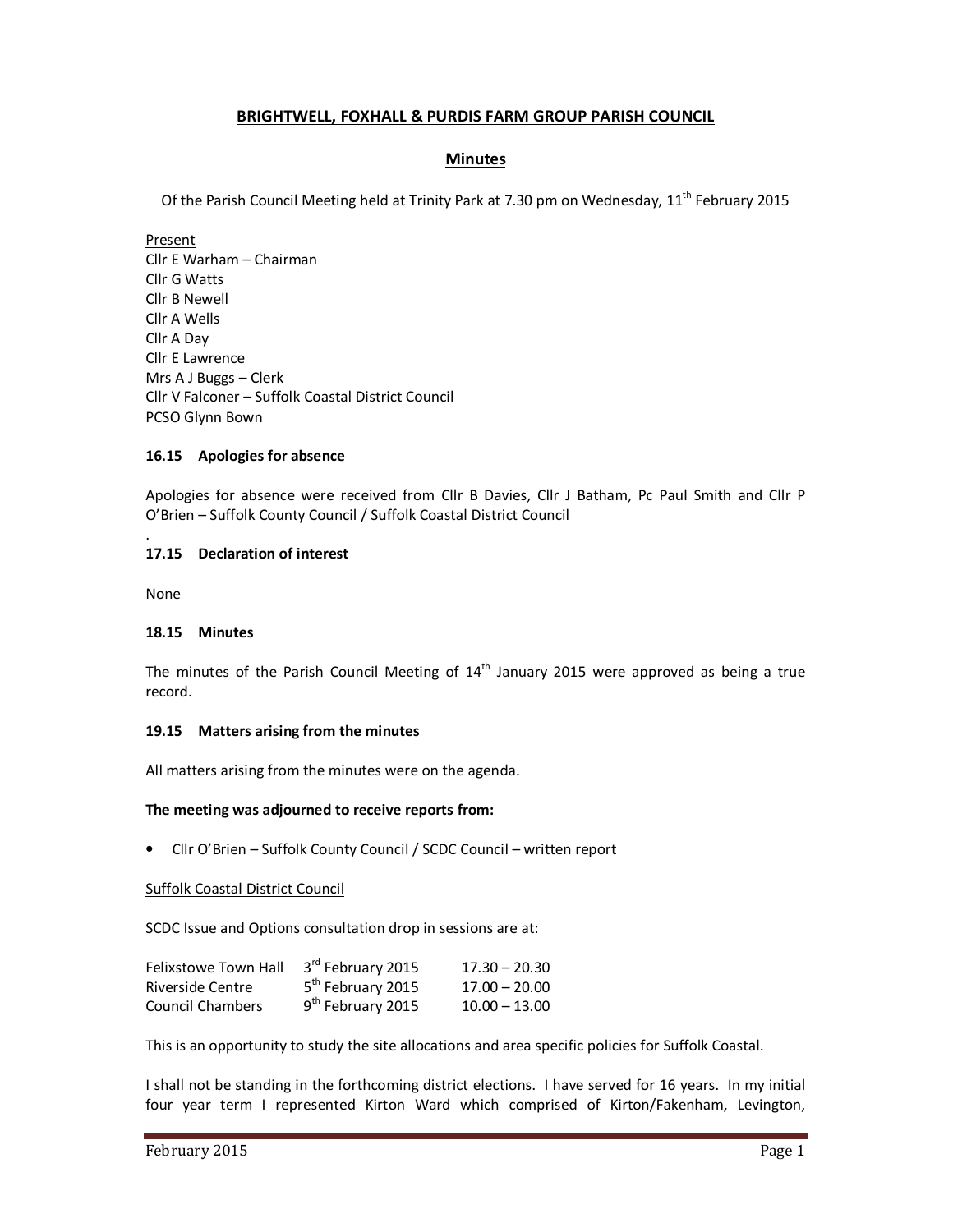Waldringfield/Hemley, Newbourne, and Bucklesham. Nacton and Purdis Farm was a separate Ward until 2003 when two councillors were elected to serve the amalgamated ward. The 2015 district elections will see the Wards returned to the 1999 original set up.

I have allocated all my Community Enabling Fund to projects throughout my Ward.

# Suffolk County Council

## **Manager of Mobility Company Sentenced After Trading Standards Investigation**

After numerous complaints against Westminster Recliners Ltd, SCC's Trading Standards Team began investigating the company's aggressive practices as identified by vulnerable customers. The company was found guilty under Consumer Protection Legislation and ordered to pay legal costs amounting to £86,000. The manager was sentenced to an 18 month conditional discharge. This successful prosecution follows a previous case, brought by Trading Standards, concerning a company, Mobility Ltd, resulting in fines and costs of £50,000.

## **Suffolk Care Success at "Going the Extra Mile" Awards**

The best of Suffolk's care providers gained recognition and acclaim as the second Suffolk Going the Extra Mile (GEM) Awards ceremony took place. The event, which was hosted by SCC's Safeguarding Team and supported by the Safeguarding Adults Board (SAB), took place at Trinity Park in Ipswich on Wednesday 21<sup>st</sup> January, sponsored by Integrated Care 24. This year the awards focused on the achievements of supported living, sheltered housing and care at home providers and celebrated the achievement of providers.

#### **Police and Crime Panel Meeting**

I chair quarterly meetings of the Police & Crime Panel and the meeting held on the 30<sup>th</sup> January looked at the Police Commissioner's objective of "Caring – for Victims and Vulnerable People", upon which there was a domestic violence and serious sexual offences, the draft Police & Crime Panel Annual Report in which the panel reflected upon their performance during the year, the Police Commissioner's proposed precept for 2015/2016 to which the panel agreed, general questions put to the Commissioner.

• Cllr Falconer – Suffolk Coastal District Council – written report

Good evening everyone and a very belated Happy New Year. Thank you to those Parish Councils who very kindly sent me Get Well Cards – it was much appreciated. For 8 weeks I am afraid District Council work did not get a look in – I was too ill and for many weeks could not drive. However, I am now on the road to recovery ad more or less back to normal.

Funnily enough in the last few weeks there is still not a lot to impart – probably due to the forthcoming election and the year end. Certainly there is not much in the pipeline.

#### **Planning**

The number of planning applications has increased enormously and so have the complaints to SCDC about the planning service. Once again, this is under review and great effort has been made to make accessing documents easier to find and also ensure that before a planning application can be accessed by the public all documents pertaining to the application can be viewed. The Planning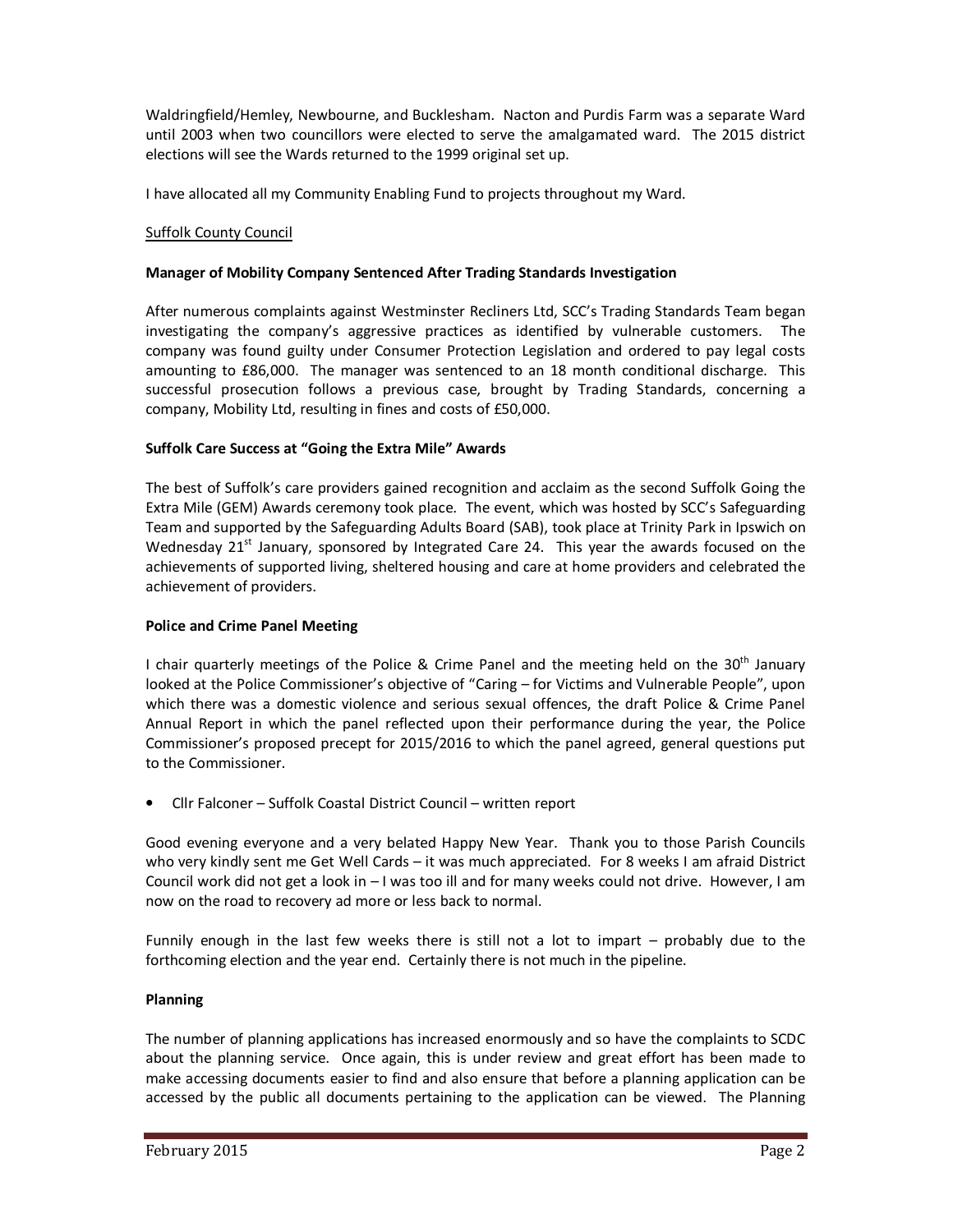Department too have gone back to listing briefly all the applications received each week and this information is sent to Parish Councils and Councillors. However, I do believe the service could be improved by stating the exact village/location.

# **Community Enabling Fund**

You have until 27<sup>th</sup> February to get your application in to Suffolk Coastal for any group in your Parish wishing funding for a community project from my allocation of £4,000+. To date I have allocated approximately £3,800 and have approximately £500 to spend.

# **Police**

I am glad to see the regular Police Ward updates on crimes in the Ward. I believe these help us all enormously to keep alert to anything untoward. These figures are much appreciated.

# **DC Activities**

I managed to attend the completion launch of the Waldringfield Flood Defence Group's wall in late December. A staggering £900,000 was raised in less than a year by local authority and political figures. The community have shown tremendous resilience and organisation to have achieved so much in so short a time since the tidal surge in December 2013. The project to improve flood protection with innovative defence and flood gates is also the first community-led project to be delivered from the new Deben Estuary Plan.

# **Waldringfield Quarry Liaison Meeting**

For some years I have attended with fellow colleague Patricia O'brien, Brett Aggregates Quarry at Waldringfield. We have been taken each time on a site visit around the whole area to see how they are managing the excavation of sand and gravel, building of an enormous bund to screen the Moon and Sixpence Caravan site from the workings, repairing slippage of earth of a bund and all in all, complaints from the workings and monitoring the dust and noise have been few. The area near the A12 is now more or less back to normal but at a lower level. I will miss these visits and feel I have learnt a great deal.

## **District Local Plan – Issues & Options**

The Felixstowe Peninsula Area Action Plan has been out for consultation since 15<sup>th</sup> December ad closes on the 27<sup>th</sup> February. The document is consulting on future housing sites. It is absolutely key to get this right as it will affect how Suffolk Coastal develops over the next couple of decade. You can have your say on.

# **Area of Outstanding Natural Beauty (AONB)**

The saltmarsh restoration at Levington Phase 2 has started and silt is being used from the Suffolk Yacht Habour. Areas along the River Deben have been very successfully restored. Saltmarshes provide a vital nursery and feeding ground for juvenile fish etc.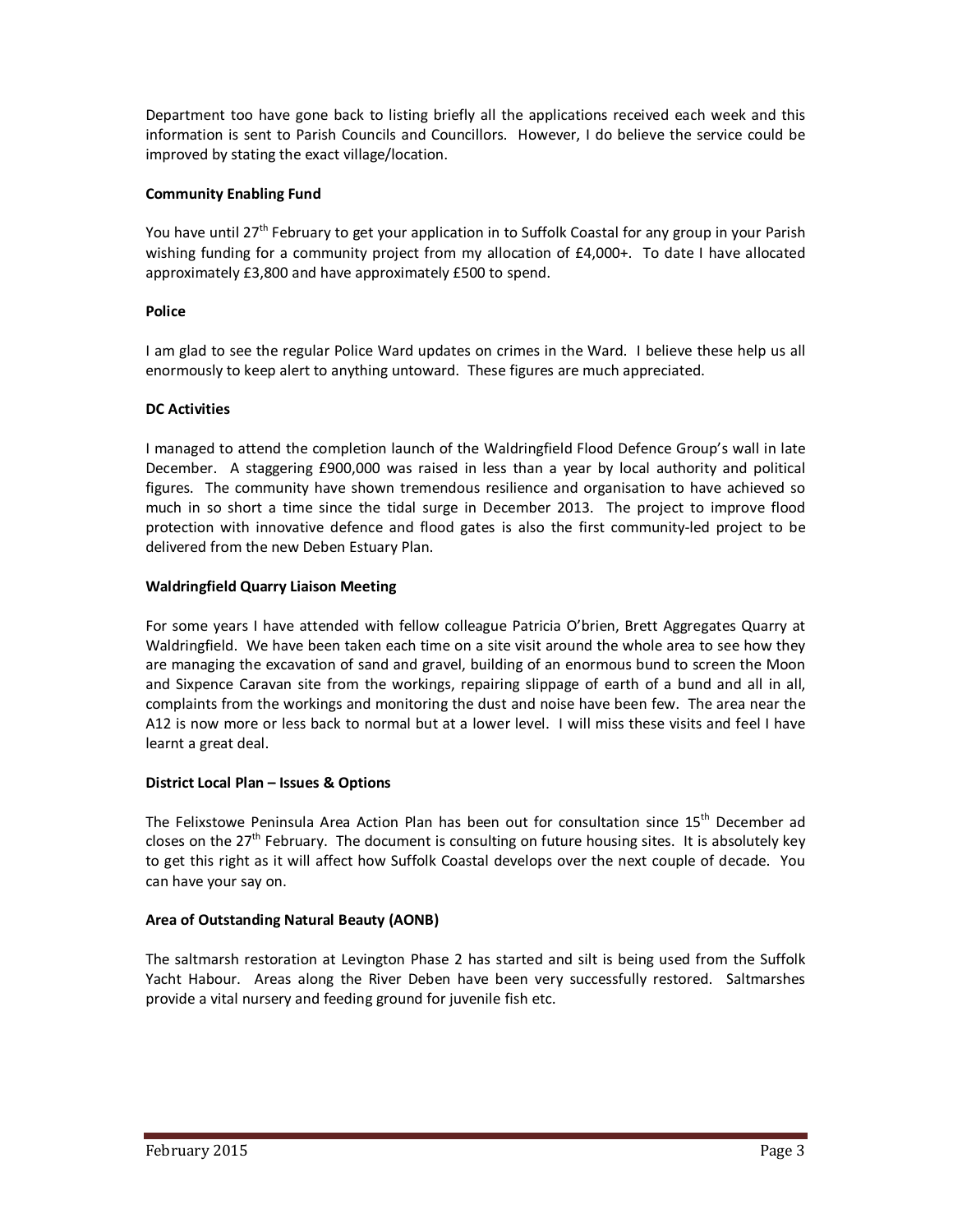### **Community Infrastructure Levy (CIL)**

The Community Infrastructure Levy (CIL) is expected to be introduced across Suffolk Coastal by April 2015. Further information about CIL charges in Suffolk Coastal can be found through this link: http://www.suffolkcoastal.gov.uk/yourdistrict/planning/review/cil/.

### **Suffolk Coastal Council Tax**

It is expected that the Council Tax for Suffolk Coastal will for the fourth year will not rise – this has yet to be definitely confirmed. With government continuing to look towards cutting grant aid, Suffolk Coastal which has gross annual expenditure of around £65m – is now finding that around 80% of its net budget is now generated locally, 60% from the council tax and 20% business rates.

• Suffolk Police – PCSO Glynn Bown – written report

| Parish                        | <b>No of Crimes Recorded</b> | <b>Same Month Last Year</b> |
|-------------------------------|------------------------------|-----------------------------|
| Brightwell                    |                              |                             |
| Bucklesham                    |                              |                             |
| Foxhall                       |                              |                             |
| Levington                     |                              |                             |
| Nacton                        |                              |                             |
| Newbourne                     |                              |                             |
| Purdis Farm                   |                              |                             |
| Waldringfied                  |                              |                             |
| <b>Total Crime This Month</b> |                              | 16                          |

#### **Period 1st January – 28th January 2015**

This month's recorded crime was 12. The level of recorded crime for the same period in 2014 was 16.

Brightwell and Levington have again recorded no crimes this month.

Bucklesham had 1 reported crime again this month; a person was cautioned for assault.

Foxhall had 2 reported crimes this month. A telephone which was left in an open bag unattended in a waiting room was taken, security advice was given to the victim, and a person was investigated for forgery involving a driving licence.

Nacton had 2 reported crimes this month. A person was charged with possession of drugs and another charged with driving whilst under the influence of alcohol/drugs.

Newbourne had 1 reported crime; a grey wheelie bin was taken from outside a residential property overnight on the  $9<sup>th</sup>$  January 2015.

Purdis Farm recorded 4 crimes; all relate to Sainsburys.

Waldringfield recorded 2 crimes again this month; 1 was the theft of a wheelie bin that occurred sometime between  $23^{rd}$  December and the  $5^{th}$  January and a person was charged with assault.

A view of crime maps and data can now be found on the internet www.police.uk.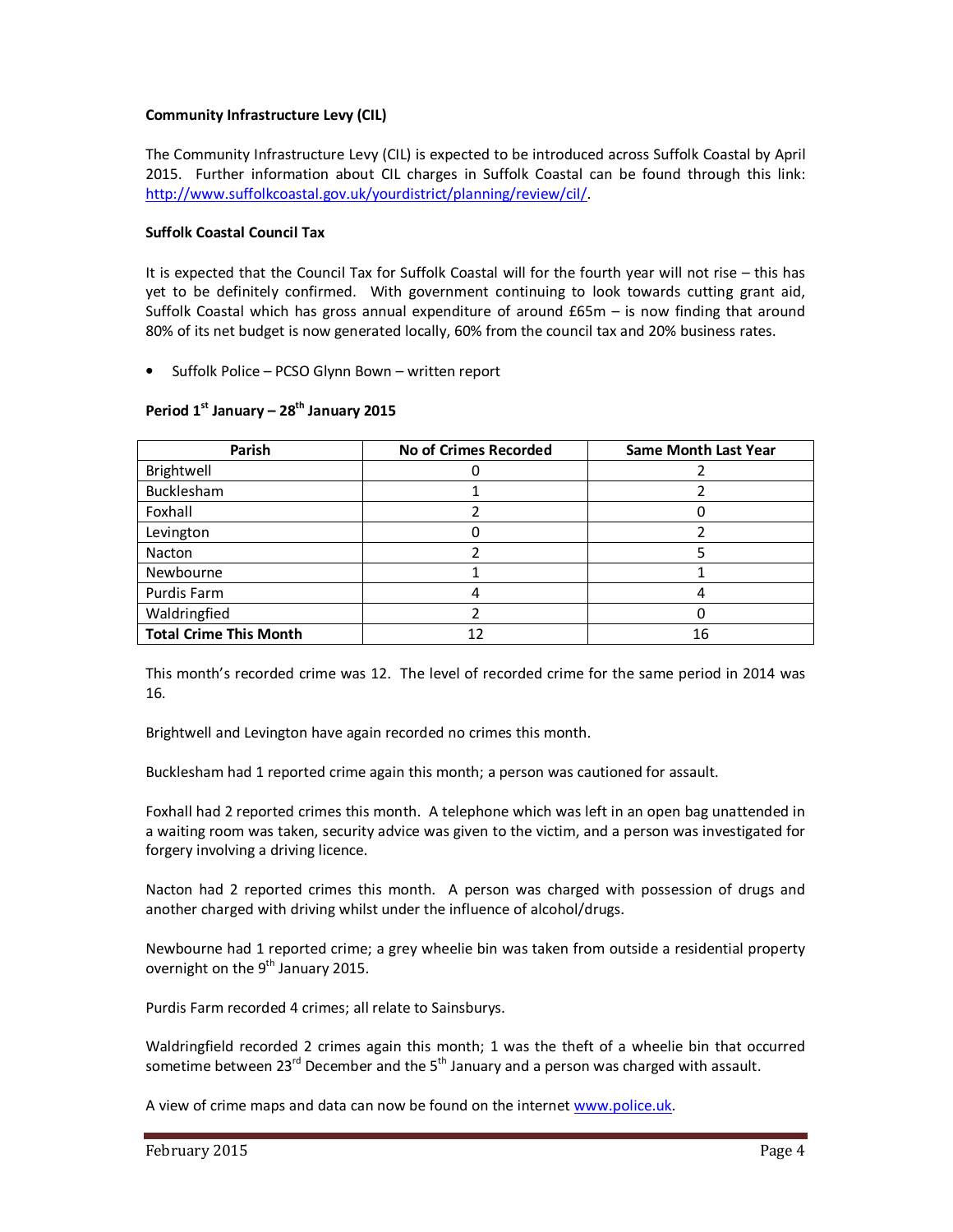#### **The meeting was re-convened.**

#### **20.15 Clerk's Report**

The Clerk's report had previously been circulated and it was agreed that some of the items should be discussed as per the agenda.

#### Boundary Changes

Legal and Democratic Services have stated that Parishes are requesting more information on boundary changes within Suffolk Coastal. The Property Information Team is creating some new maps which should provide clarification of the changes. The maps are being published on the Suffolk Coastal website:

#### http://www.suffolkcoastal.gov.uk/yourcouncil/elections/wardsandparishes/

As more are produced, they will appear here. SCDC are working on more detailed versions for the Felixstowe wards to show the streets within the wards in more detail.

#### Parish Elections

Information is available on standing for Parish Elections and clarification of the qualification criteria. The following link to the Electoral Commission website and the guidance for agents and candidates on standing for Parish Elections.

## http://www.electoralcommission.org.uk/ data/assets/pdf file/0003/141798/Part-1-Can-youstand-for-election-P-and-C.pdf

#### **21.15 Planning**

#### Planning Applications Received by the Parish Council

DC/15/0208/FUL 145 Bucklesham Road Purdis Farm **-** Erection of two detached two storey dwellings with integral garages. New access driveway, alterations to existing vehicular access and associated external works.

PC Comments: No objection.

DC/15/01421/FUL Annexe Redferns Bucklesham Road Foxhall - Change of use for Annexe to be used as a holiday let.

PC Comments: No objection.

DC/14/4202/FUL Former Civil Service Sports Ground Straight Road Foxhall - Proposed demolition of existing buildings and erection of 14 dwellings with associated vehicular access and external works

PC Comments: The Planning Chairman read out the response which had been drafted as follows.

"The Group Parish Council is bitterly disappointed that the original application was refused. We fail to understand how the Planning Committee could decide that the original plan for 11 dwellings was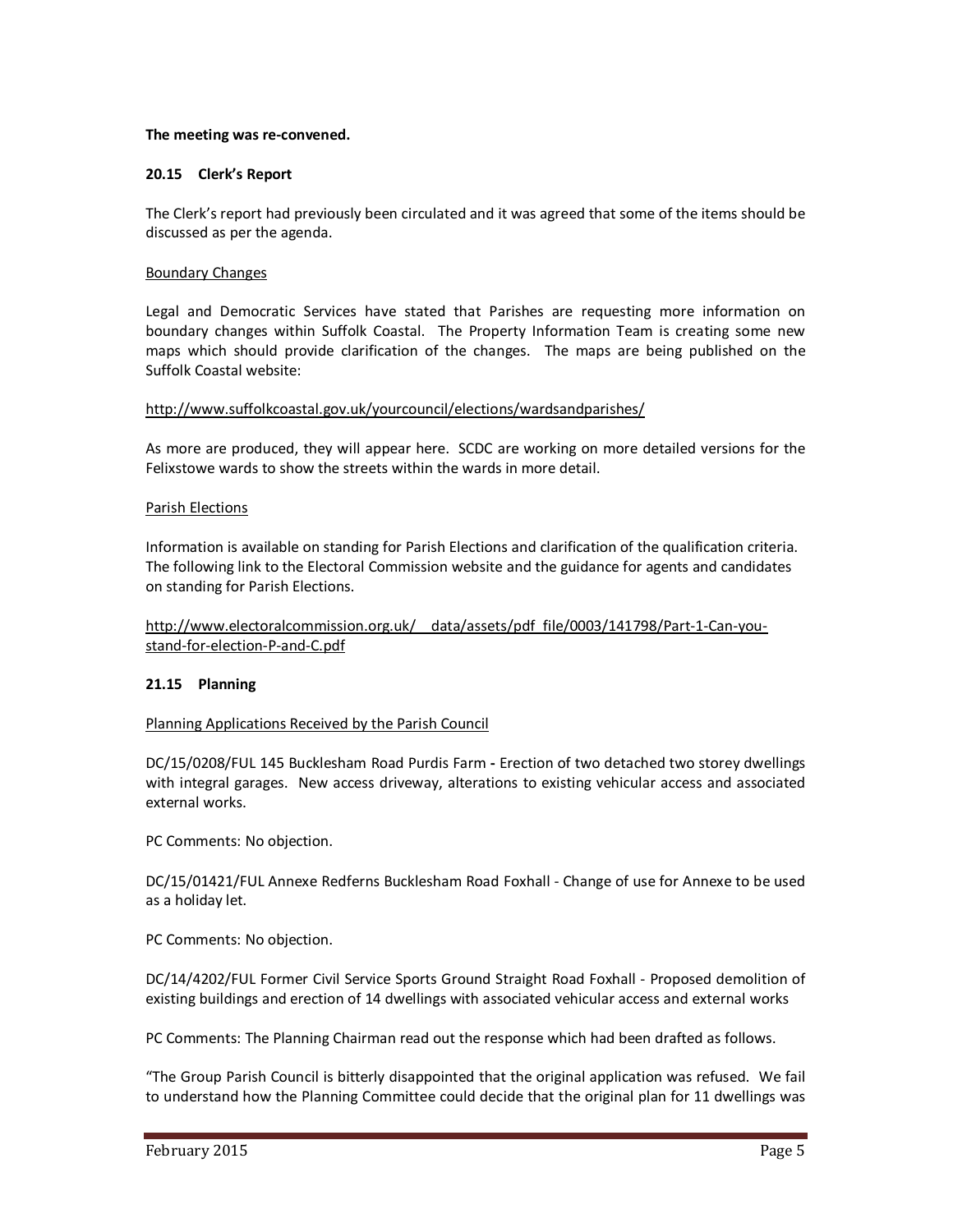an inefficient use of land in terms of meeting the Council's identified housing shortfall when the area has already been designated as an Other Village with no housing expected to be built in the foreseeable future.

We support the latest proposal for 14 dwellings which we believe is a suitable compromise between the original proposal and the much larger number of dwellings envisaged by some councillors which is totally unsuitable for this rural site.

We welcome the mix of smaller properties and look forward to the Planning Committee approving this proposal which will make efficient and economic use of a derelict site which is both an eyesore and potential health hazard in the heart of our community."

Cllr Day requested that a paragraph be added stating that more one bedroom properties were required in the area to enable retired residents to stay in their local area. Following discussion it was agreed that Cllr Watts the Planning Chairman would reword the reply. **Action: Clerk / Cllr Watts / Planning Committee** 

# **22.15 To discuss the complaint received regarding cars parked in the lay-bye on Bucklesham Road opposite the Suffolk Showground**

The Clerk reported that a complaint had been received from a member of the public concerning the parking of cars in the lay-bye on Bucklesham Road opposite the Suffolk Showground. Following discussion it was agreed that the problem could have been caused by contractor vehicles parking whilst working on the heath. PCSO Glynn Bown said that this was a public road and unless causing an obstruction, the Police could not take action.

# **23.15 To discuss the communication received via SALC from Cllr Graham Newman Cabinet Member for Roads, Transport & Planning Suffolk County Council regarding flooding**

Having previously been circulated the Parish Council discussed the contents of the communication by Cllr Graham Newman regarding flooding in Suffolk. It was agreed that the Clerk should write to Suffolk County Council Highways Department with a copy to Cllr Graham Newman regarding the flooding in Purdis Farm Lane quoting passages from the communication. **Action: Clerk** 

# **24.15 To discuss the proposed removal of business rates on public toilets**

Cllr Watts reported on the proposed removal of business rates on public toilets and following discussion the Parish Council recorded that they supported the removal of the business rates on public toilets. **Action: Clerk** 

## **25.15 To discuss erecting fly tipping signs**

The Parish Council discussed the erecting of fly tipping signs along Monument Farm Lane and Kennels Road and, if possible, funded from the Locality Budget. It was agreed that the Clerk should request licences from Suffolk County Council Highways Department. **Action: Clerk / Cllr Newell** 

# **26.15 Locality Budget 2014/2015**

Cllr Day reported that following discussions with Suffolk County Council Highways Department concerning the erecting of a "Welcome to Foxhall" sign it had been pointed out by SCC that a sign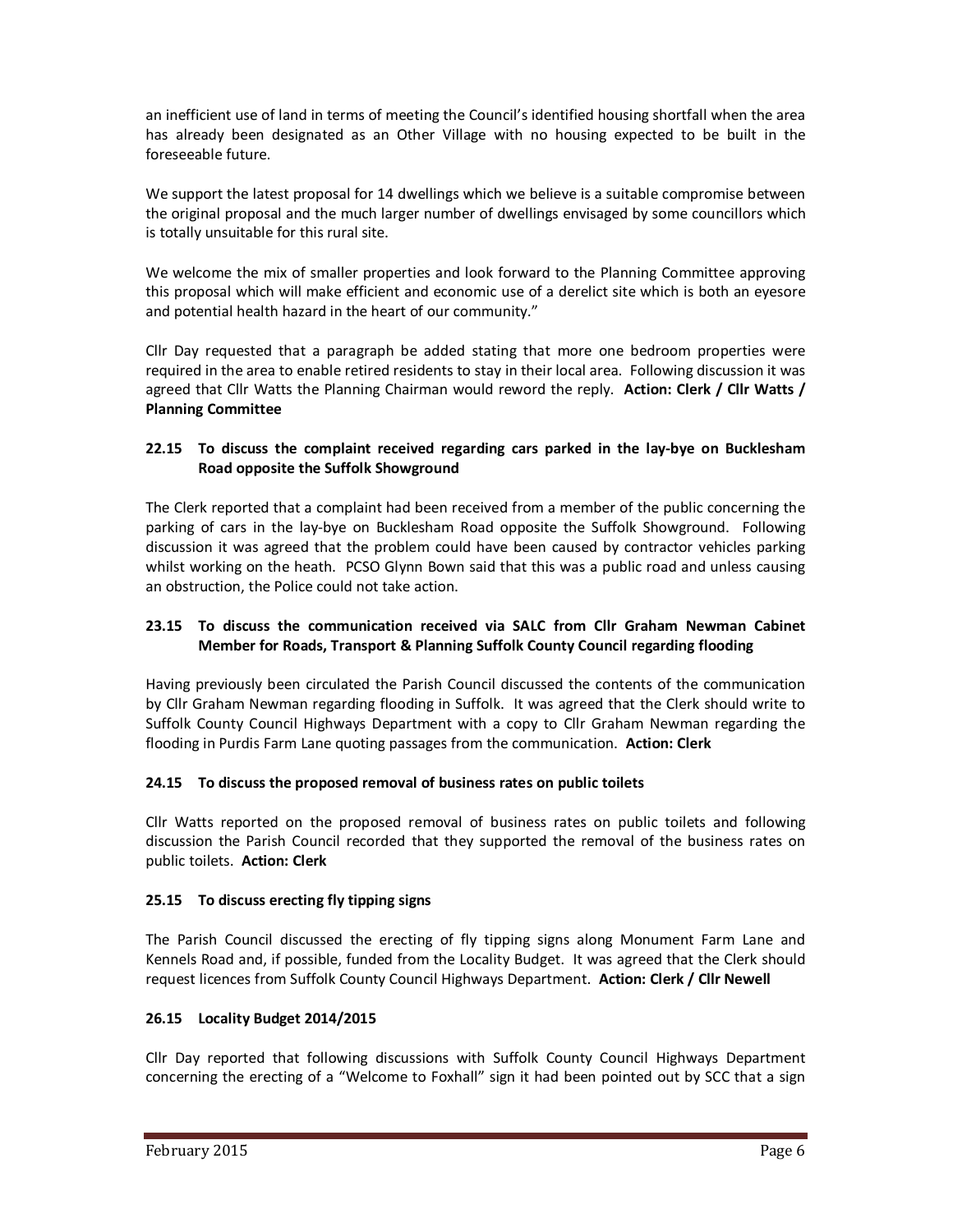already exists but is on the wrong side of the Felixstowe Road. Suffolk County Council Highways Department have agreed to move the sign to the correct position. **Action: Cllr Day / Clerk** 

The Clerk reported that the Parish Council Notice Board had been vandalised by people spraying graffiti on the non-Perspex side of the board. Following discussion it was agreed that the Clerk should contact Greenbarnes the makers of the notice board to obtain a quotation for the repair. It was agreed that the Clerk should request funding from the Locality Budget. **Action: Clerk** 

# **27.15 Grit Bins**

The Clerk reported that the Parish Council has licences for the siting of grit bins outside Springbank Farm Monument Farm Lane Foxhall and outside the Waddling Duck Hall Road Foxhall. Unfortunately the two grit bins which had been scheduled to be erected in the two positions had been wrongly positioned by Suffolk Coastal Services. Following discussion Cllr Newell proposed, seconded Cllr Warham that the Parish Council should purchase two additional bins to be positioned in the correct places – all in favour. **Action: Clerk** 

# **28.15 To discuss the Issues & Options Consultation (SCDC)**

The Parish Council agreed that the following reply should be submitted to Suffolk Coastal District Council:

"The Brightwell, Foxhall & Purdis Farm Group Parish Council welcomes the opportunity to comment on this document. We would like to comment on the following two questions which are of particular concern to the Group Parish Council:

## **Question 5 – What type of housing does your community need?**

Our Parish Plan (2013) states that smaller dwellings i.e. 1, 2 & 3 bedrooms are preferred with an ongoing need for easy access dwellings for elderly residents.

## **Question 14 – Should the Ransomes Europark allocation be extended onto land adjacent within the ANOB?**

The Group Parish Council considers that the Orwell Crossing and adjacent properties form a natural barrier between two distinct areas. The area in question is made up of two worked fields which lie behind a row of dwellings which back onto the Felixstowe to Ipswich Railway line. These fields provide a rural aspect to the area and we see no benefit in extending the employment area into an area of ANOB at the present time.

We would also add that adding this land to the existing Ransomes Europark will only add to the existing highly publicised congestion that exists in this area and make access on the surrounding roads extremely difficult for residents and businesses alike. "

## **Action: Clerk**

#### **29.15 Finance**

The Clerk reported that she had been advised by Business Services at CAF Ltd that they could not trace that the cheque for the insurance payment (Cheque No 100660) had been received and that they were willing to pay for the cheque to be cancelled and reissued.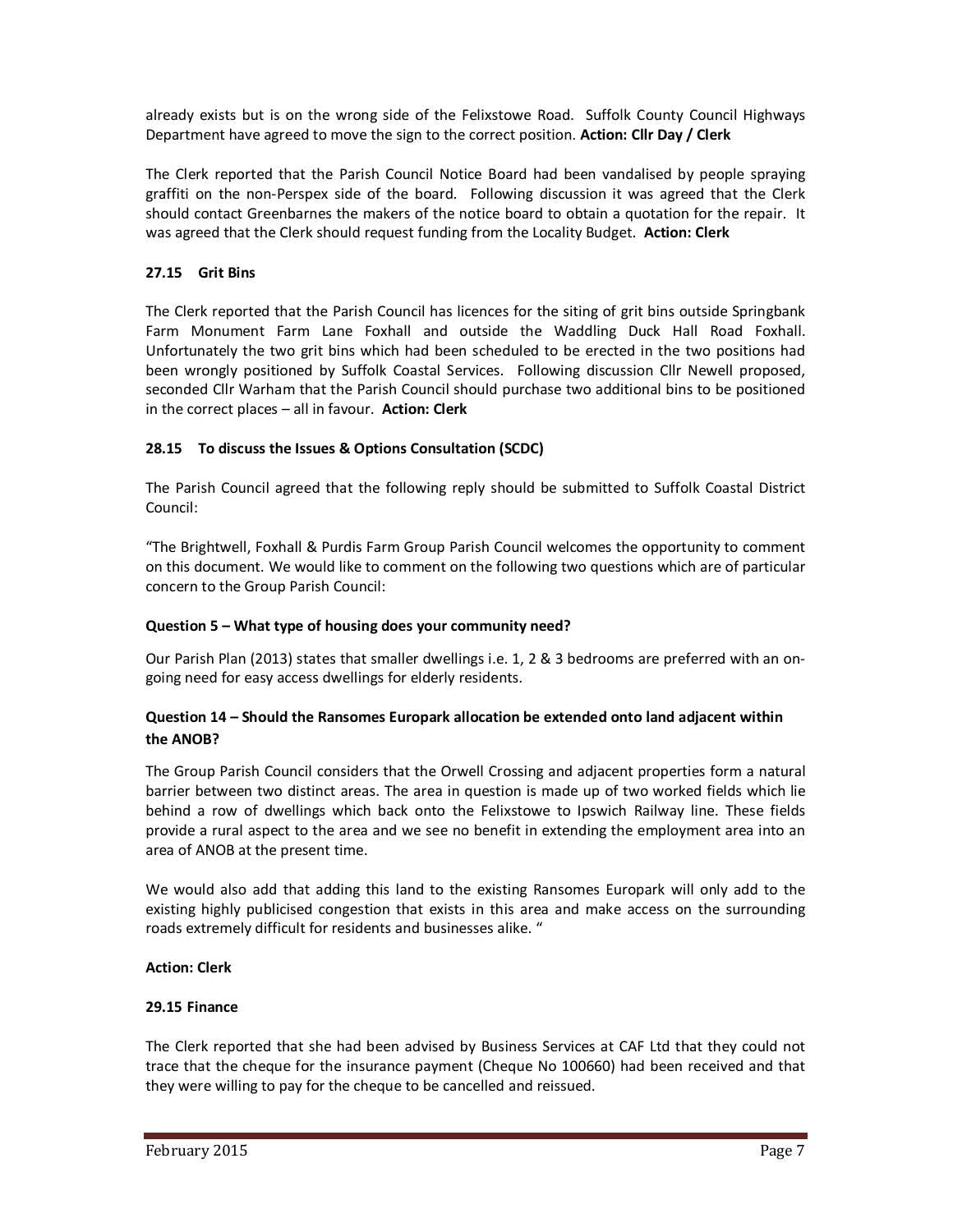Income None Expenditure A J Buggs Salary and Expenses January 2015 **Expenses** 3 and 260.75 Business Services at CAF Ltd **Example 269.00 Example 269.00** 

Cllr Warham proposed, seconded Cllr Newell that the above expenditure is approved including the reissuing of the cheque payable to Business Services at CAF Ltd – agreed. **Action: Clerk** 

#### **30.15 Correspondence**

- a. Email received from Christine Bond Trinity Park advising that an invitation had been sent to residents/councillors inviting them to the annual local residents' lunch.
- b. Telephone call received from a Brightwell parishioner objecting to the recent Planning Application for Sheepdrift Piggeries. The Parish Council has already commented on the application registering 'no objection'. It was agreed that the parishioner should be advised to register their objections with Suffolk Coastal District Council. **Action: Clerk**
- c. A letter has been received from a resident living in Whitethorn Road Purdis Farm enclosing a copy of a letter which had been written to Suffolk Coastal Services regarding the height of trees on the boundary of his property. This has been an on-going problem. Following discussion the Parish Council agreed that they would continue to support the resident. **Action: Clerk**

#### d. SALC – Automatic Precept Referendums

The Government has decided not to apply automatic precept referendums to local councils in 2015/2016. The Parish Council noted the contents of the communication.

### e. SALC - Transparency Code for Smaller Councils

The Clerk outlined the contents of the communication received from SALC concerning the Transparency Code for Smaller Councils and the Parish Council noted the following:

 April 2015 – Publication of draft minutes from all formal meetings, not later than one month after each meeting and meeting agenda and associated meeting papers not later than three clear days before the meeting takes place.

July 2015 – Not later than 1st July 2015, publication by smaller authorities of first annual set of data completed which includes:

- $\circ$  All items of expenditure above £100 (date incurred, summary of purpose, amount and VAT that cannot be recovered).
- $\circ$  End of year accounts (the statement of accounts should be accompanied by a bank reconciliation and an explanation of significant variances and any differences between 'balances carried forward' and 'total cash and short term investments'.
- o Annual governance statement.
- o Internal Audit report.
- o List of councillor responsibilities.
- o Details of public land and building assets.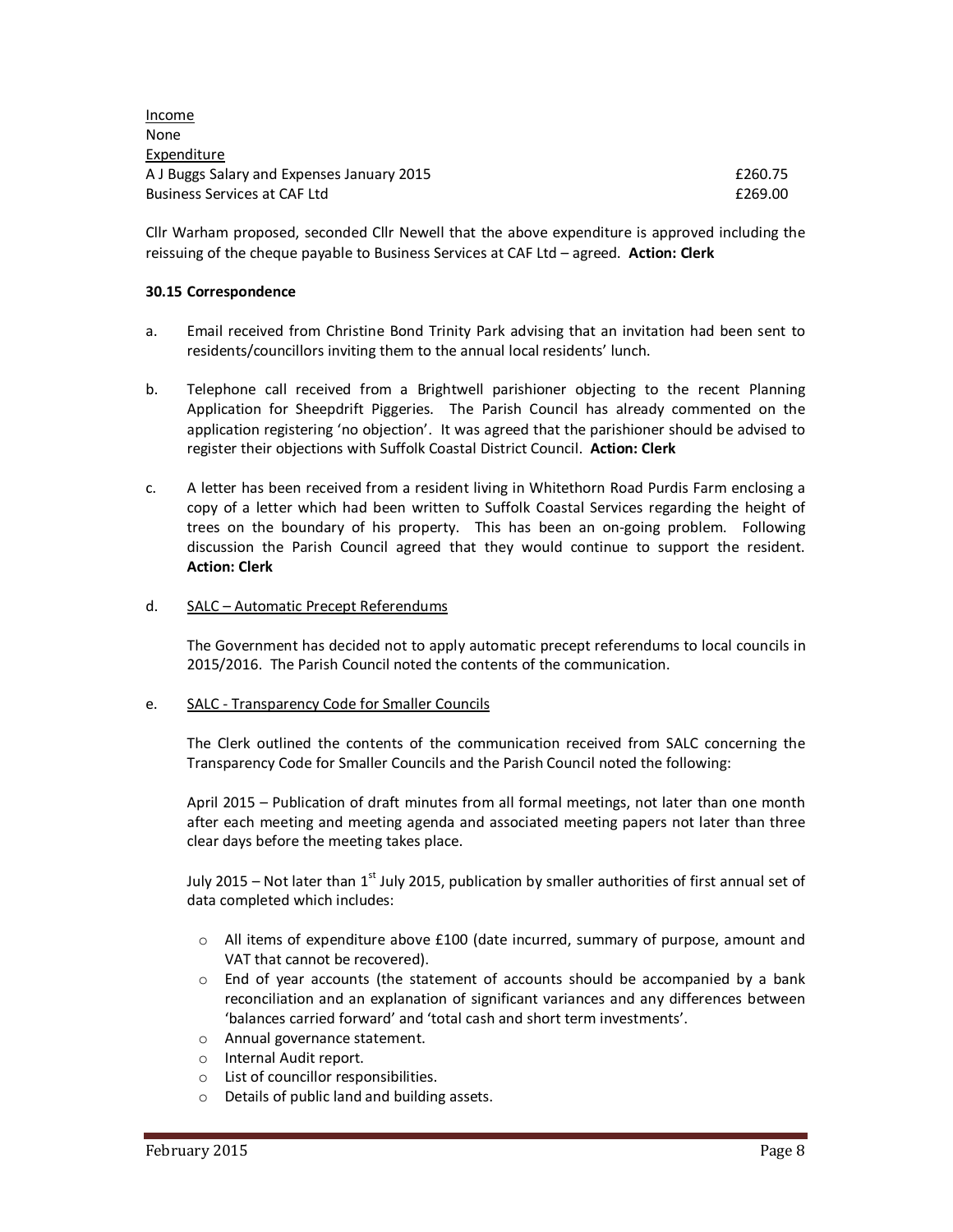July 2016 – No later than  $1<sup>st</sup>$  July 2015 publication of second annual set of data completed.

Thereafter all of the requirements of the Code continue to apply, including for annual data. The requirement is for accurate information to be published on a website (a local council's own or that of their billing authority is acceptable) which is publicly accessible free of charge.

Notes (applicable to Parish Councils with a turnover not exceeding £25,000):

The Transparency Code must be complied with and provision has not yet been made to exempt these councils from external audit. However, it is envisaged that an exemption would apply from 2017 by which point the required regulatory framework will be set.

The existing external audit arrangements (for smaller authorities with a turnover not exceeding £25,000) will continue until the completion of the current Audit Commission contracts at the end of the 2016/2017 financial year.

The Department of Communities and Local Government recognise that this is an additional administrative burden and are currently developing a programme of funding with the National Association of Local Council to address this and to assist smaller authorities in meeting the new requirements of the Code.

### **Action: Clerk / All Councillors**

### **31.15 Meetings attended by the Chairman and Clerk**

None

#### **32.15 Members questions to the Chairman**

- a. Telephone Kiosk Felixstowe Road. Cllr Day reported that he had contacted British Telecom who has agreed to repair the fabric of the kiosk and replace the telephony equipment. **Action: Cllr Day / Clerk**
- b. Admirals Windows Felixstowe Road. Cllr Day reported that Admirals Windows has started the redevelopment of the old boat shop.
- c. Mansfield Park Felixstowe Road. Cllr Day reported that he had emailed Liz Beighton Planning Officer Suffolk Coastal District Council concerning the erection of a building in the centre of Mansfield Park. Although the Clerk had contacted the Planning Department in October 2014 it appeared that no action had been taken to determine whether the building was subject to planning permission. Liz Beighton has agreed to investigate the matter. **Action: Clerk / Cllr Day**

#### **33.15 Date of next meeting**

Wednesday, 11<sup>th</sup> March 2015

#### **The Chairman closed the meeting at 21.20 pm**